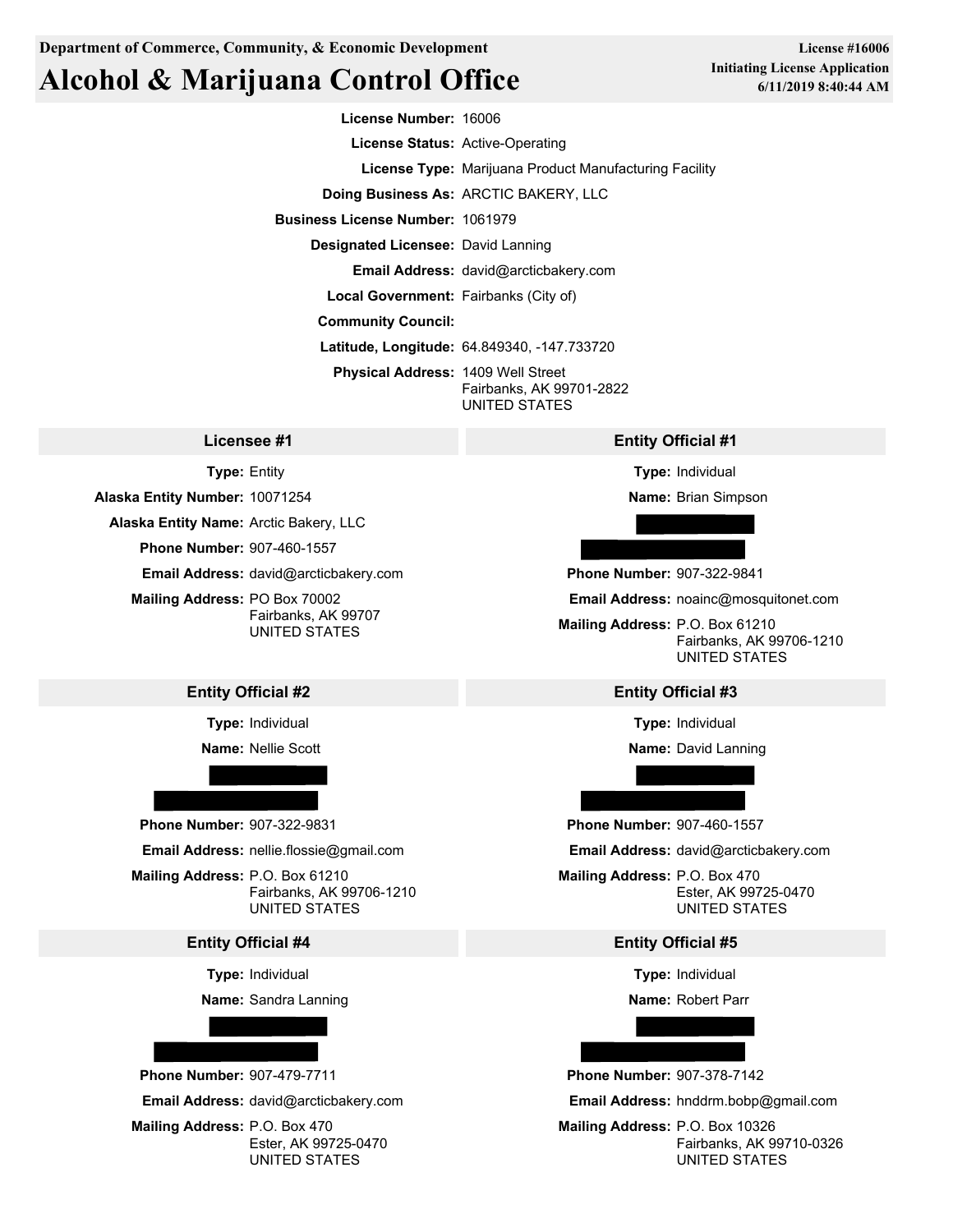### **Entity Official #6 Entity Official #7**

**Type:** Individual

**Name:** Morgan Evans



**Phone Number:** 907-378-4719 **Phone Number:** 907-378-4791

**Email Address:** morganevans40@gmail.com

**Mailing Address:** 3550 Airport Way Suite 203 Fairbanks, AK 99709-4772 UNITED STATES

**Type:** Individual

**Name:** Brian Simpson

**Phone Number:** 907-322-9841 **Phone Number:** 907-322-9831

**Email Address:** noainc@mosquitonet.com

**Mailing Address:** P.O. Box 61210 **Mailing Address:** P.O. Box 61210

### **Affiliate #3 Affiliate #4**

**Type:** Individual

**Name:** Sandra Lanning



**Phone Number:** 907-479-7711 **Phone Number:** 907-479-7711

**Email Address:** lanningak@acsalaska.net

**Mailing Address:** P.O. Box 470 **Mailing Address:** P.O. Box 470

**Type:** Individual

**Name:** Robert Parr



**Phone Number:** 907-378-7142 **Phone Number:** 907-378-4719

**Mailing Address:** P.O. Box 10326 **Mailing Address:** 3550 Airport Way Fairbanks, AK 99710-0326

**Type:** Individual

**Name:** Shawn Evans

**Email Address:** fbx.evans@gmail.com

**Mailing Address:** 346 Crystal Road Fairbanks, AK 99712-1251 UNITED STATES

### **Affiliate #1 Affiliate #2**

**Type:** Individual

**Name:** Nellie Scott

**Email Address:** nellie.flossie@gmail.com

Fairbanks, AK 99706-1210 Fairbanks, AK 99706-1210 UNITED STATES UNITED STATES

**Type:** Individual

**Name:** David Lanning

**Email Address:** lanningak@acsalaska.net

Ester, AK 99725-0470 Ester, AK 99725-0470 UNITED STATES UNITED STATES

### **Affiliate #5 Affiliate #6**

**Type:** Individual

**Name:** Morgan Evans

**Email Address:** hnddrm.bobp@gmail.com **Email Address:** morganevans40@gmail.com

UNITED STATES Fairbanks, AK 99709-4772 Suite# 203 UNITED STATES